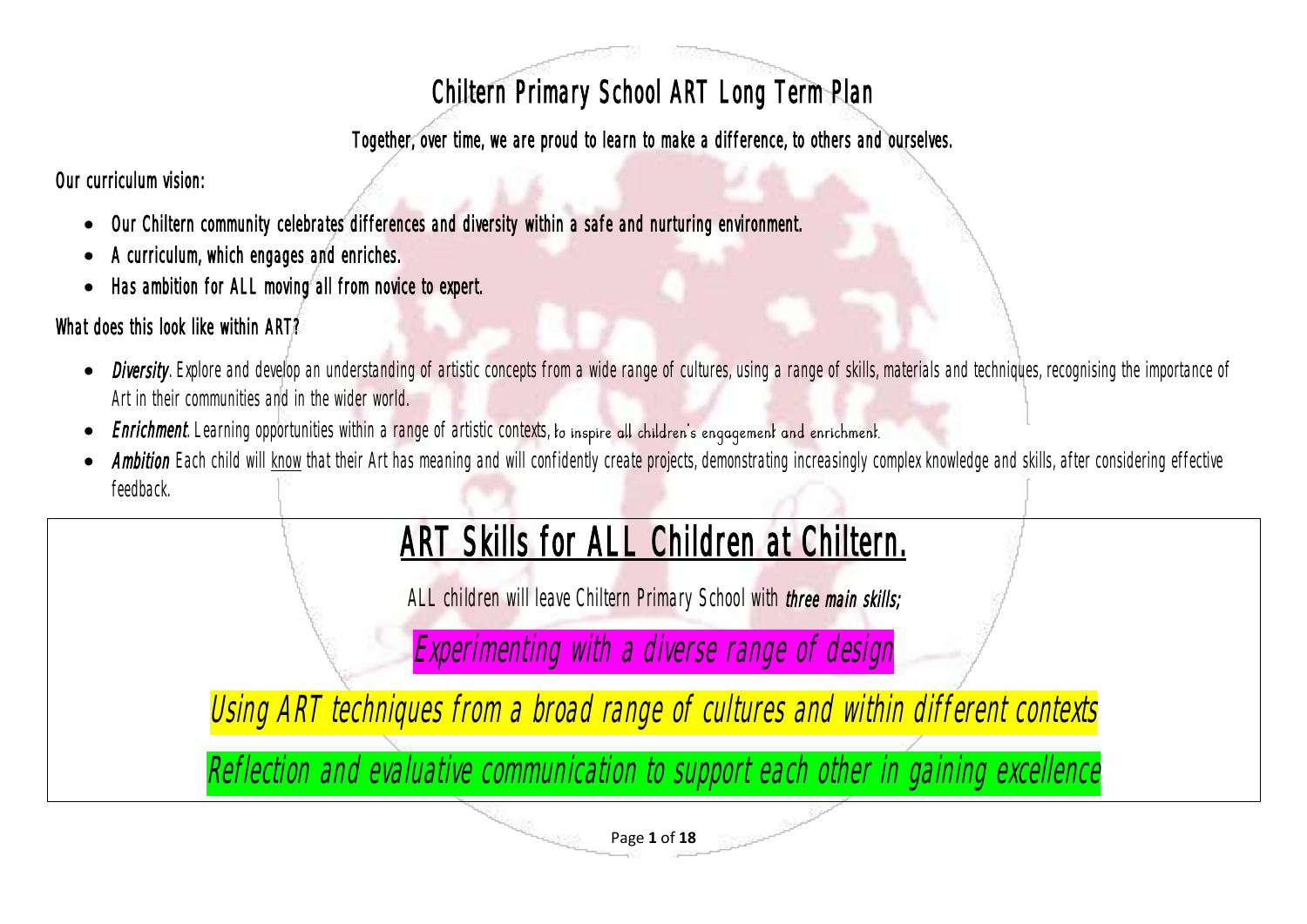What we want an artist at Chiltern to achieve:

We follow the National Curriculum by incorporating Art skills with areas of experience, for e.g. painting/colour.

We have a strong focus on the use of artistic vocabulary, which will enable our children to communicate their opinions about their own work and work of others,

We are inspired by different artists and their work to create their own interpretation.

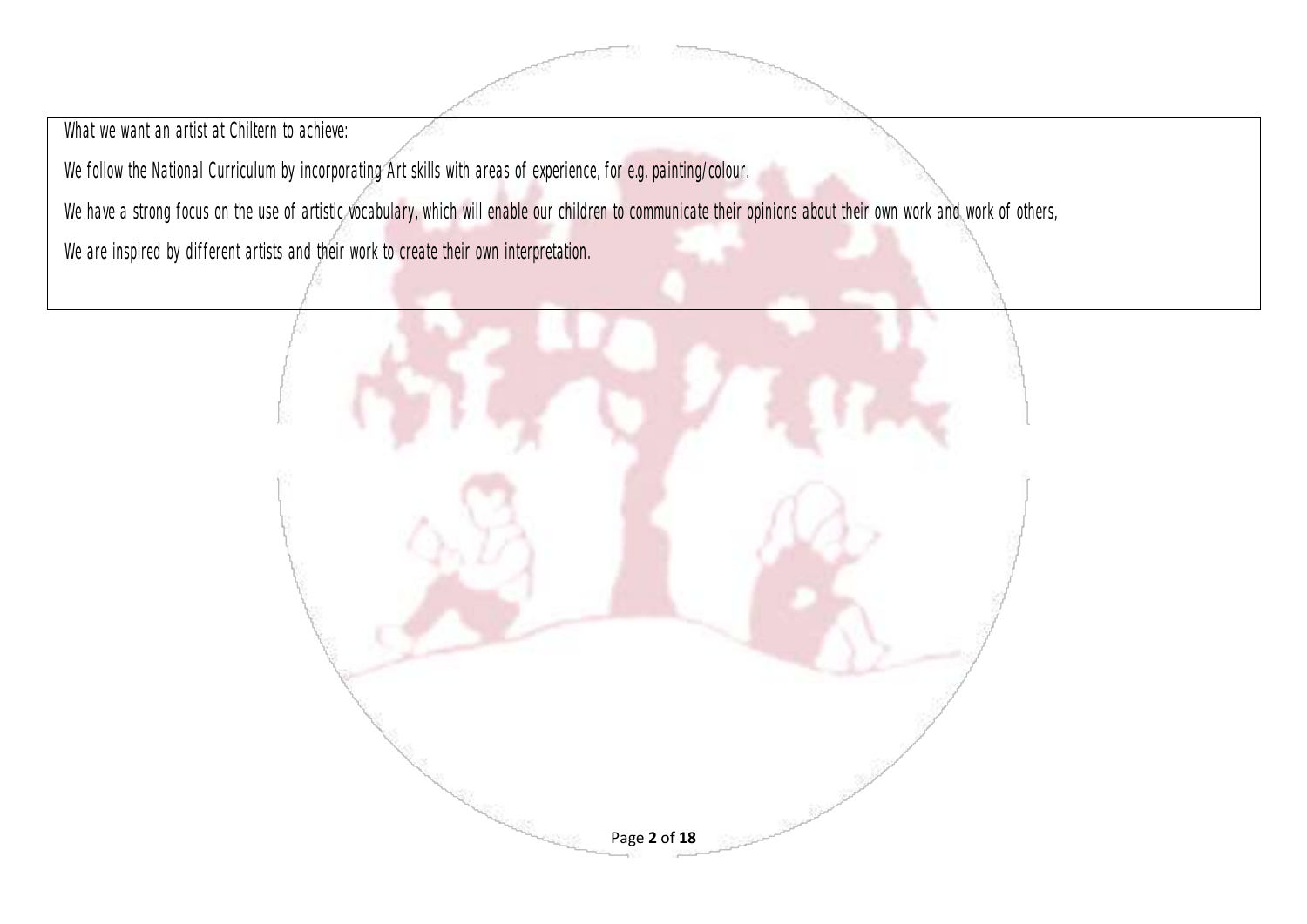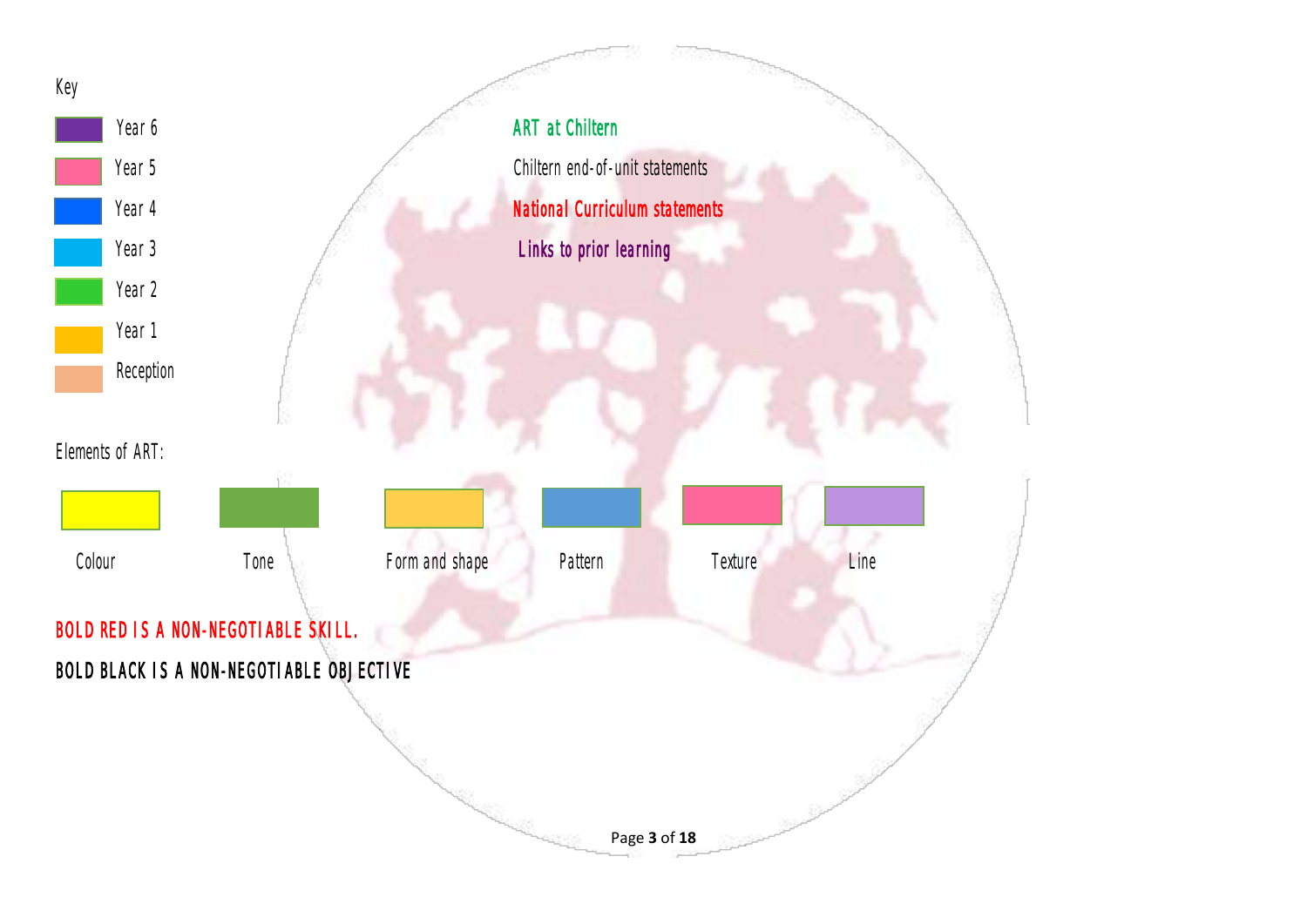## **Communication**

| Reception                       | Autumn 1                                                                                                                                                                                        | Autumn 2                                                                                                                                                                    | Spring 1 | Spring 2 | Summer 1                                                                                                                           | Summer 2 |  |  |  |
|---------------------------------|-------------------------------------------------------------------------------------------------------------------------------------------------------------------------------------------------|-----------------------------------------------------------------------------------------------------------------------------------------------------------------------------|----------|----------|------------------------------------------------------------------------------------------------------------------------------------|----------|--|--|--|
| Expressive Art                  |                                                                                                                                                                                                 | The development of children's artistic and cultural awareness supports their imagination and creativity. It is important that Children have regular opportunities to engage |          |          |                                                                                                                                    |          |  |  |  |
| and Design                      |                                                                                                                                                                                                 | with the arts, enabling them to explore and play with a wide range of media and materials. The quality and variety of what children see, hear and participate in is         |          |          |                                                                                                                                    |          |  |  |  |
|                                 | crucial for developing their understanding, self-expression, vocabulary and ability to communicate through the arts. The frequency, repetition and depth of their                               |                                                                                                                                                                             |          |          |                                                                                                                                    |          |  |  |  |
|                                 | experiences are fundamental to their progress in interpreting and appreciating what they hear, respond to and observe.                                                                          |                                                                                                                                                                             |          |          |                                                                                                                                    |          |  |  |  |
|                                 |                                                                                                                                                                                                 |                                                                                                                                                                             |          |          |                                                                                                                                    |          |  |  |  |
| Vocabulary                      |                                                                                                                                                                                                 |                                                                                                                                                                             |          |          | Paint, primary colours, colour, bristle, canvas, watercolour, paintbrush, water, shape, size, pencil, crayon, paper, colour mixing |          |  |  |  |
|                                 |                                                                                                                                                                                                 | Paper, scissors, Cutting, sticking, glue, straight line, wavy line, smooth line, thick/thin line, smudged line, shape                                                       |          |          |                                                                                                                                    |          |  |  |  |
|                                 |                                                                                                                                                                                                 |                                                                                                                                                                             |          |          |                                                                                                                                    |          |  |  |  |
|                                 |                                                                                                                                                                                                 |                                                                                                                                                                             |          |          |                                                                                                                                    |          |  |  |  |
|                                 | Alongside inspiring the imagination, art in the early years at Chiltern provides endless opportunities for being creative. Art based learning experiences enable our children to test ideas and |                                                                                                                                                                             |          |          |                                                                                                                                    |          |  |  |  |
|                                 | processes, providing opportunities for all.                                                                                                                                                     |                                                                                                                                                                             |          |          |                                                                                                                                    |          |  |  |  |
|                                 |                                                                                                                                                                                                 |                                                                                                                                                                             |          |          |                                                                                                                                    |          |  |  |  |
|                                 | The children will be encouraged to mix colours, represent images and create collages and models on a daily basis. This is attached to topics such as Bonfire night and Christmas, as well as    |                                                                                                                                                                             |          |          |                                                                                                                                    |          |  |  |  |
| through in the moment planning. |                                                                                                                                                                                                 |                                                                                                                                                                             |          |          |                                                                                                                                    |          |  |  |  |
| During the year they will:      |                                                                                                                                                                                                 |                                                                                                                                                                             |          |          |                                                                                                                                    |          |  |  |  |
|                                 |                                                                                                                                                                                                 |                                                                                                                                                                             |          |          |                                                                                                                                    |          |  |  |  |
|                                 | 1. Begin to use and control a variety of media.                                                                                                                                                 |                                                                                                                                                                             |          |          |                                                                                                                                    |          |  |  |  |
|                                 | 2. Start to produce lines of different thickness using a pencil.                                                                                                                                |                                                                                                                                                                             |          |          |                                                                                                                                    |          |  |  |  |
|                                 | 3. Start to produce different patterns and textures from observations, imagination and illustrations.                                                                                           |                                                                                                                                                                             |          |          |                                                                                                                                    |          |  |  |  |
|                                 |                                                                                                                                                                                                 |                                                                                                                                                                             |          |          |                                                                                                                                    |          |  |  |  |
|                                 |                                                                                                                                                                                                 |                                                                                                                                                                             |          |          |                                                                                                                                    |          |  |  |  |
|                                 |                                                                                                                                                                                                 |                                                                                                                                                                             |          |          |                                                                                                                                    |          |  |  |  |
|                                 |                                                                                                                                                                                                 |                                                                                                                                                                             |          |          |                                                                                                                                    |          |  |  |  |
|                                 |                                                                                                                                                                                                 |                                                                                                                                                                             |          |          |                                                                                                                                    |          |  |  |  |
|                                 |                                                                                                                                                                                                 |                                                                                                                                                                             |          |          |                                                                                                                                    |          |  |  |  |
|                                 |                                                                                                                                                                                                 |                                                                                                                                                                             |          |          |                                                                                                                                    |          |  |  |  |
|                                 |                                                                                                                                                                                                 |                                                                                                                                                                             |          |          |                                                                                                                                    |          |  |  |  |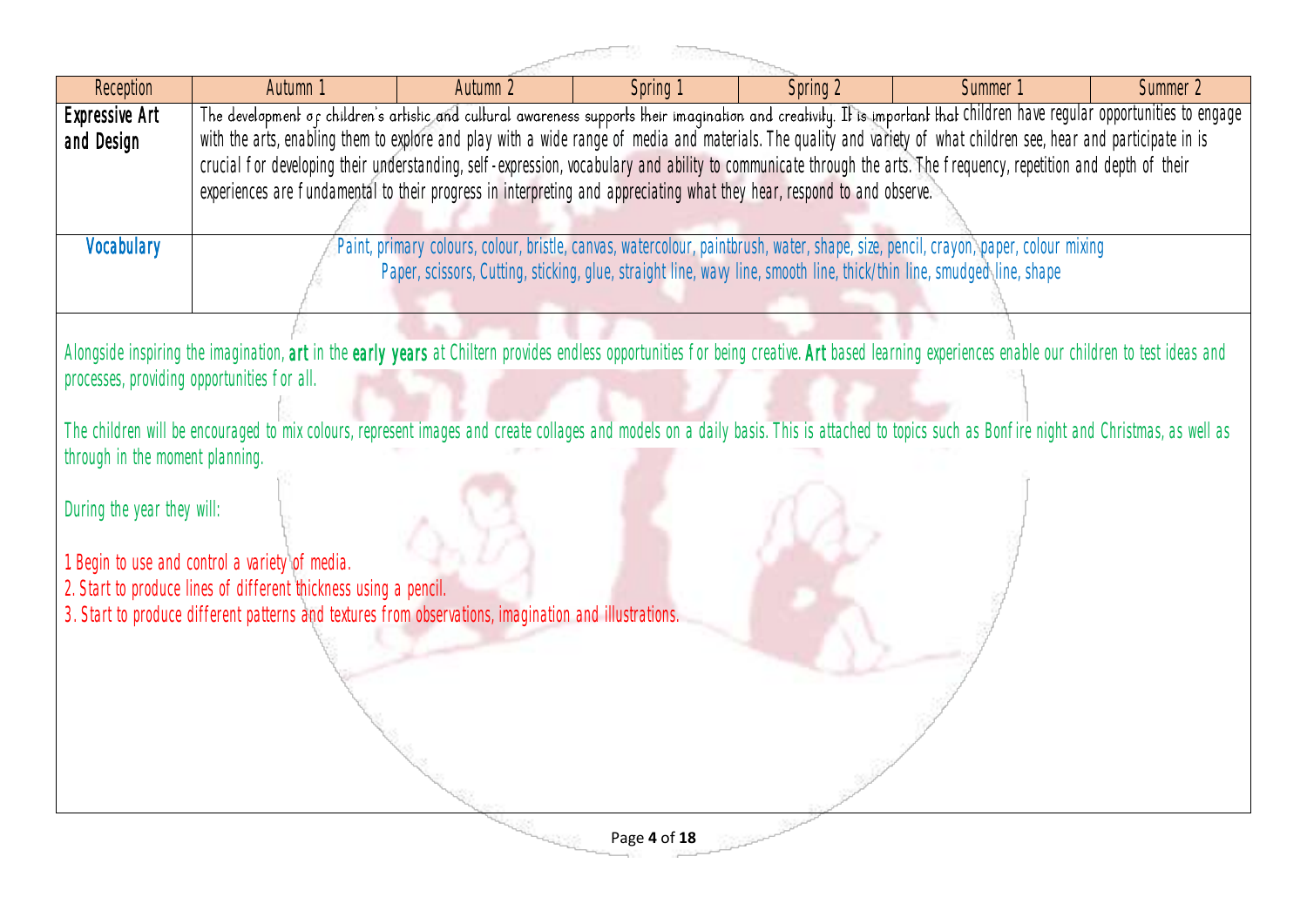| Year 1                                 | Autumn 1                                                                                                                                                                 | Autumn 2                                                                                           |         | Spring <sup>-</sup>        | Spring 2                               | Summer 1                                                                                                                                                                 | Summer 2                                                   |  |  |
|----------------------------------------|--------------------------------------------------------------------------------------------------------------------------------------------------------------------------|----------------------------------------------------------------------------------------------------|---------|----------------------------|----------------------------------------|--------------------------------------------------------------------------------------------------------------------------------------------------------------------------|------------------------------------------------------------|--|--|
| <b>Links to Prior</b>                  |                                                                                                                                                                          |                                                                                                    |         |                            |                                        | (ELG) Safely using and exploring a variety of materials, tools and techniques, experimenting with colour, design, texture, form and function; exploring and playing with |                                                            |  |  |
| Learning                               | a wide range of media and materials, as well as providing opportunities and encouragement for sharing children's thoughts, ideas and peelings through a variety op       |                                                                                                    |         |                            |                                        |                                                                                                                                                                          |                                                            |  |  |
|                                        | activities in art, design and technology; creating and thinking critically - children have and develop their own ideas, make links between ideas, and develop strategies |                                                                                                    |         |                            |                                        |                                                                                                                                                                          |                                                            |  |  |
|                                        | for doing things; showing good control in handling equipment and tools effectively, including pencils for writing/drawing.                                               |                                                                                                    |         |                            |                                        |                                                                                                                                                                          |                                                            |  |  |
| Vocabulary                             | Technique, brush size,                                                                                                                                                   |                                                                                                    |         | Sketching, pencil, Natural |                                        |                                                                                                                                                                          | Drawing, tone, media,                                      |  |  |
|                                        | primary/secondary colours,<br>portraits                                                                                                                                  |                                                                                                    | Pattern | and man-made, Rubbings,    |                                        |                                                                                                                                                                          | marks, shade, light, dark,<br>sketching pencils, rubbings, |  |  |
|                                        |                                                                                                                                                                          |                                                                                                    |         |                            |                                        |                                                                                                                                                                          | pattern, pastels                                           |  |  |
| (NC Statements)                        | Term 1 Colour<br>Painting                                                                                                                                                |                                                                                                    | Term 3  | <b>Drawing</b>             |                                        |                                                                                                                                                                          | <b>Drawing</b><br>Term 6                                   |  |  |
| As children at                         |                                                                                                                                                                          |                                                                                                    | Line    |                            |                                        |                                                                                                                                                                          | with pastels<br>Tone                                       |  |  |
| Chiltern come from                     |                                                                                                                                                                          |                                                                                                    |         |                            |                                        |                                                                                                                                                                          |                                                            |  |  |
| a diverse range of                     |                                                                                                                                                                          |                                                                                                    |         |                            |                                        |                                                                                                                                                                          |                                                            |  |  |
| backgrounds, we                        |                                                                                                                                                                          |                                                                                                    |         |                            |                                        |                                                                                                                                                                          |                                                            |  |  |
| ensure that                            |                                                                                                                                                                          |                                                                                                    |         |                            |                                        |                                                                                                                                                                          |                                                            |  |  |
| painting and                           |                                                                                                                                                                          |                                                                                                    |         |                            |                                        |                                                                                                                                                                          |                                                            |  |  |
| drawing allow an                       |                                                                                                                                                                          |                                                                                                    |         |                            |                                        |                                                                                                                                                                          |                                                            |  |  |
| educational                            |                                                                                                                                                                          |                                                                                                    |         |                            |                                        |                                                                                                                                                                          |                                                            |  |  |
| opportunity that is                    |                                                                                                                                                                          |                                                                                                    |         |                            |                                        |                                                                                                                                                                          |                                                            |  |  |
| also engaging and                      |                                                                                                                                                                          |                                                                                                    |         |                            |                                        |                                                                                                                                                                          |                                                            |  |  |
| exciting. These<br>skills aid children |                                                                                                                                                                          |                                                                                                    |         |                            |                                        |                                                                                                                                                                          |                                                            |  |  |
| to acquire hand-                       | Self portraits- colour mixing                                                                                                                                            |                                                                                                    |         | Mondrian-line drawing      |                                        | Marc Chagall - colour and self portraits                                                                                                                                 |                                                            |  |  |
| eye coordination,                      | I can identify colours and the objects that are associated                                                                                                               |                                                                                                    |         |                            | can explore ways of drawing lines when | can talk about the work of a variety of artists and                                                                                                                      |                                                            |  |  |
| an important                           | with them.<br>say what I think and feel about it.<br>joining one point to another.                                                                                       |                                                                                                    |         |                            |                                        |                                                                                                                                                                          |                                                            |  |  |
| skill for their age.                   | can identify primary colours.                                                                                                                                            | I can investigate a range of drawing media and the<br>can use pressure to change the appearance of |         |                            |                                        |                                                                                                                                                                          |                                                            |  |  |
|                                        |                                                                                                                                                                          | can mix primary colours to create secondary colours.<br>a line.<br>marks I can make.               |         |                            |                                        |                                                                                                                                                                          |                                                            |  |  |
|                                        | l can create patterns using repetition.<br>can make different marks using sketching pencils.<br>can investigate portraits by a variety of artists.                       |                                                                                                    |         |                            |                                        |                                                                                                                                                                          |                                                            |  |  |
|                                        |                                                                                                                                                                          |                                                                                                    |         |                            |                                        |                                                                                                                                                                          |                                                            |  |  |
| Page 5 of 18                           |                                                                                                                                                                          |                                                                                                    |         |                            |                                        |                                                                                                                                                                          |                                                            |  |  |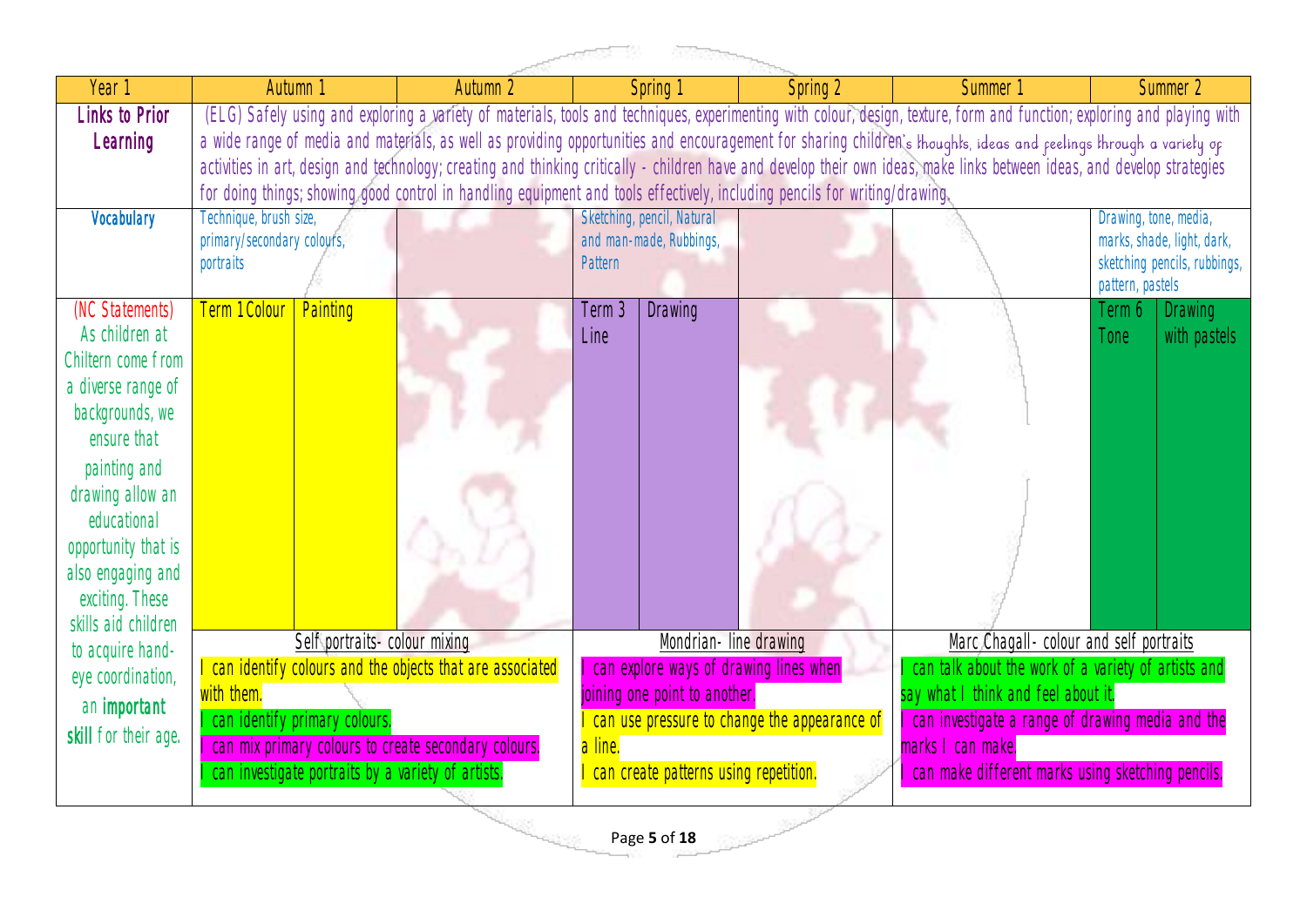|                                   |                                                                                                                                                                                                                                                                                                                                                                                                                                                                                                                                                                                                                |          | - 50000                                                                                                                                                                                                                                                                                                                                                                                                                                                                                                                                                                                   |          |                                                                                                                                                                                                                                                                                                                                                                                                                                                                                                                                                                                                              |                                                                                                                                                                                                 |
|-----------------------------------|----------------------------------------------------------------------------------------------------------------------------------------------------------------------------------------------------------------------------------------------------------------------------------------------------------------------------------------------------------------------------------------------------------------------------------------------------------------------------------------------------------------------------------------------------------------------------------------------------------------|----------|-------------------------------------------------------------------------------------------------------------------------------------------------------------------------------------------------------------------------------------------------------------------------------------------------------------------------------------------------------------------------------------------------------------------------------------------------------------------------------------------------------------------------------------------------------------------------------------------|----------|--------------------------------------------------------------------------------------------------------------------------------------------------------------------------------------------------------------------------------------------------------------------------------------------------------------------------------------------------------------------------------------------------------------------------------------------------------------------------------------------------------------------------------------------------------------------------------------------------------------|-------------------------------------------------------------------------------------------------------------------------------------------------------------------------------------------------|
|                                   | I can explore how colour can be used to convey moods<br>and emotions.<br>I can record self portraits from observation.<br>I can record work in sketchbooks.<br>1. Explore with a variety of media; different brush sizes<br>and tools.<br>2. Choose to use thick and thin brushes as appropriate.<br>3. Begin to control the types of marks made with the<br>range of media.<br>4. Start to mix a range of secondary colours, moving<br>towards predicting resulting colours.<br>5. Name the primary and secondary colours.<br>6. Explore lightening and darkening paint without the use<br>of black or white. |          | can imitate and create art in the style of<br>Mondrian.<br>can record work in sketchbooks.<br>can reflect on my learning and say what<br>have done well.<br>1. Experiment with a variety of media.<br>2. Begin to control the types of marks made with<br>the range of media.<br>3. Develop a range of tone using a pencil and<br>use a variety of drawing techniques.<br>4. Draw lines of different shapes and thickness,<br>using 2 different grades of pencil.<br>5. Investigate textures by describing, naming,<br>rubbing and copying.<br>6. Communicate something about themselves. |          | can use a variety of media (pastels) to create<br>different effects.<br>can record work in sketchbooks.<br>can apply colour to portraits to portray ideas.<br>can imitate and create art in the style of Marc<br>Chagall.<br>1. Experiment with a variety of media.<br>2. Begin to control the types of marks made with the<br>range of media.<br>3. Develop a range of tone using a pencil and use a<br>variety of drawing techniques.<br>4. Draw lines of different shapes and thickness, using<br>2 different grades of pencil.<br>5. Investigate textures by describing, naming, rubbing<br>and copying. |                                                                                                                                                                                                 |
| Year 2                            | Autumn 1                                                                                                                                                                                                                                                                                                                                                                                                                                                                                                                                                                                                       | Autumn 2 | Spring 1                                                                                                                                                                                                                                                                                                                                                                                                                                                                                                                                                                                  | Spring 2 | 6. Communicate something about themselves.<br>Summer <sup>1</sup>                                                                                                                                                                                                                                                                                                                                                                                                                                                                                                                                            | Summer 2                                                                                                                                                                                        |
| <b>Links to Prior</b><br>Learning |                                                                                                                                                                                                                                                                                                                                                                                                                                                                                                                                                                                                                |          |                                                                                                                                                                                                                                                                                                                                                                                                                                                                                                                                                                                           |          |                                                                                                                                                                                                                                                                                                                                                                                                                                                                                                                                                                                                              |                                                                                                                                                                                                 |
| Vocabulary                        | sculpture, rough, smooth, designer,<br>craft maker, nature, shape, form,<br>materials, tools, flat, clay, pot,<br>statue, model, work, work of art,<br>patterns, methods, manipulate,<br>rubbing, stretching, bending,<br>squashing, rolling clay, malleable,<br>media, wire clay cutter, carving,<br>scraping tools, smooth, texture,                                                                                                                                                                                                                                                                         |          |                                                                                                                                                                                                                                                                                                                                                                                                                                                                                                                                                                                           |          | colour, pattern. texture, line,<br>shape, form, headpiece, carnival,<br>South America, culture, design,<br>festival, headpiece, mask, weaving,<br>skill, notches, loom, paper, elastic,<br>feathers, materials                                                                                                                                                                                                                                                                                                                                                                                               | Andy Warhol, Pop Art,<br>pattern, colour, duplication,<br>line, blotted line, shape,<br>collage, design, ink,<br>technique, transfer, trace,<br>'Campbell's Soup Can' art,<br>design, ice cream |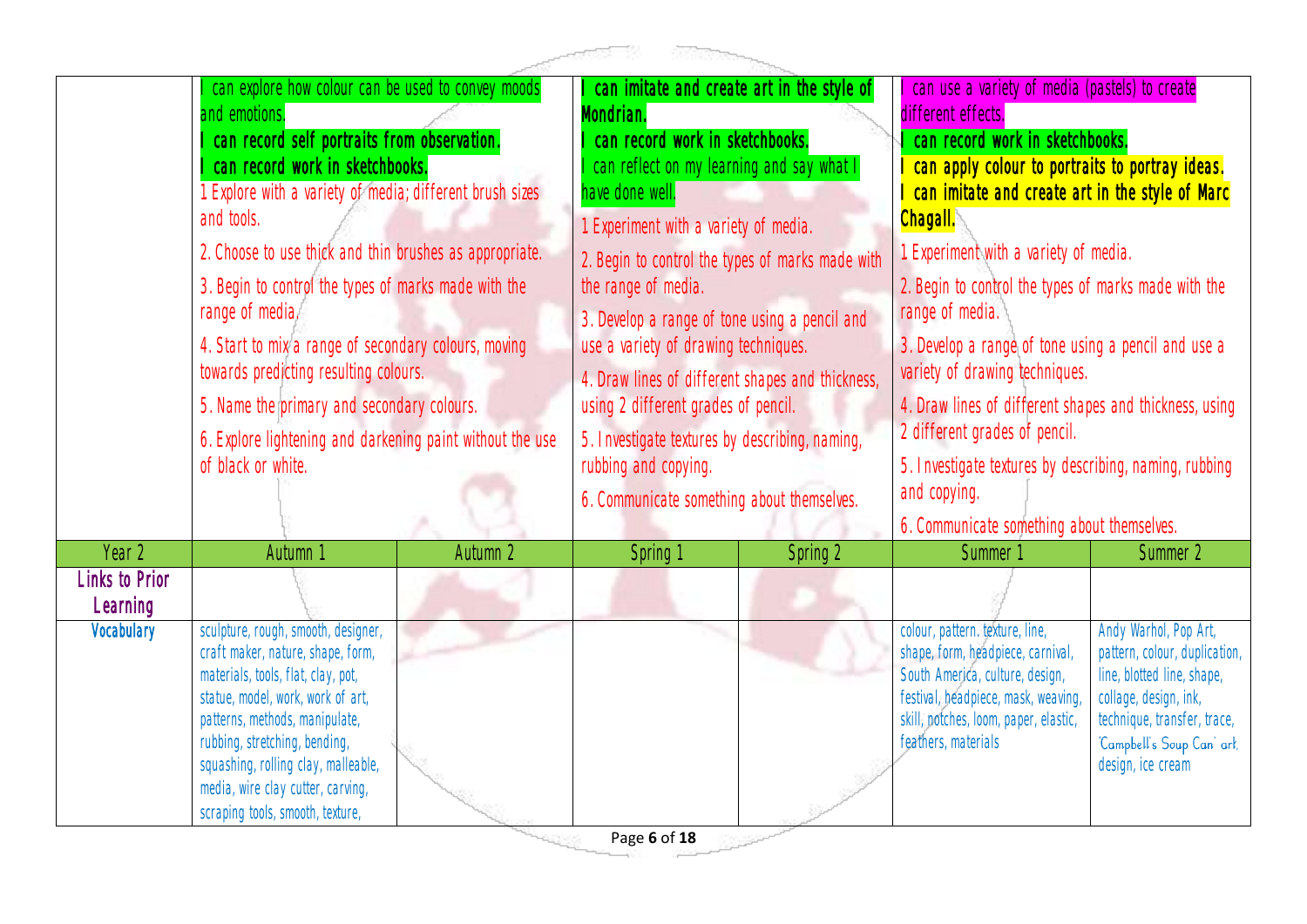|                                                                                                                                                                                                                                                                                                                                                   | clay surfaces, fettling knife, cut,<br>score clay, plastic bag, drying out,<br>needle tool, wooden rib, rolling pin,<br>spray bottle, 2D, 3D.                                                                                                                                                                                                                                                                                                                                                                                                                                                                                                                                                                                                                                                                   |                                                                                                                                                                                                                                                                                                                                                                                                                                                                                      |                                                                                                                                                                                                                                                                                                                                                                                       |
|---------------------------------------------------------------------------------------------------------------------------------------------------------------------------------------------------------------------------------------------------------------------------------------------------------------------------------------------------|-----------------------------------------------------------------------------------------------------------------------------------------------------------------------------------------------------------------------------------------------------------------------------------------------------------------------------------------------------------------------------------------------------------------------------------------------------------------------------------------------------------------------------------------------------------------------------------------------------------------------------------------------------------------------------------------------------------------------------------------------------------------------------------------------------------------|--------------------------------------------------------------------------------------------------------------------------------------------------------------------------------------------------------------------------------------------------------------------------------------------------------------------------------------------------------------------------------------------------------------------------------------------------------------------------------------|---------------------------------------------------------------------------------------------------------------------------------------------------------------------------------------------------------------------------------------------------------------------------------------------------------------------------------------------------------------------------------------|
| (NC Statements)<br>Sculpting helps<br>our students in<br>developing their<br>observational                                                                                                                                                                                                                                                        | 3D work<br><b>Term 1 Form</b><br>and shape                                                                                                                                                                                                                                                                                                                                                                                                                                                                                                                                                                                                                                                                                                                                                                      | Term 5<br>Textiles-<br>Texture -<br>weaving<br>Weaving                                                                                                                                                                                                                                                                                                                                                                                                                               | Printing<br>Term 6<br>Pattern                                                                                                                                                                                                                                                                                                                                                         |
| skills. They will<br>learn how to watch<br>the world in full<br>detail. They will be<br>more considerate<br>in looking at each<br>part of an object.<br>Along with<br>learning sculpture,<br>they will also learn<br>to picture the world<br>in a more realistic<br>manner. These<br>experiences will<br>build the children's<br>cultural capital | Woodland creatures- link to Science<br>know differences and similarities between different<br>practices and disciplines and I can make links to my own<br>work in the context of thinking about nature sculptures.<br>can manipulate malleable materials for a purpose.<br>can record work in sketchbooks.<br>can experiment with tools and techniques.<br>understand the safety and basic care of materials and<br>tools.<br>can develop my ideas- try things out, change my mind.<br>can ask and answer questions about starting points for<br>my work.<br>can change the surface of a malleable material by<br>carving it.<br>1. Use equipment and media with increasing confidence.<br>2. Use clay, Modroc or other malleable material to create<br>an imaginary or realistic form e.g. a pot, structure or | Mexican patterns - weaving-<br>link to Geography<br>can ask and answer<br>questions about starting<br>points for my work.<br>know to develop my ideas-<br>try things out, change my<br>mind.<br>I know that different artistic<br>works are made by<br>craftspeople from different<br>cultures and times.<br>can create a basic frame<br>to be used for weaving.<br>can follow instructions.<br>I can talk about weaving<br>and artistic techniques<br>(fringing, knotting, fraying) | Andy Warhol- Pop art<br>Ice Cream<br>Link to Geography<br>can name, match<br>and draw lines/marks<br>from observations.<br>I can invent new lines<br>and patterns.<br>I can draw on<br>different surfaces,<br>with a range of media.<br>I can use differently<br>textured and sized<br>media.<br>Invent new shapes.<br>I can design more<br>repetitive patterns in<br>a style of Andy |
|                                                                                                                                                                                                                                                                                                                                                   | figure.                                                                                                                                                                                                                                                                                                                                                                                                                                                                                                                                                                                                                                                                                                                                                                                                         | and explain what they are<br>used for.                                                                                                                                                                                                                                                                                                                                                                                                                                               | Warhol.                                                                                                                                                                                                                                                                                                                                                                               |

Page **7** of **18**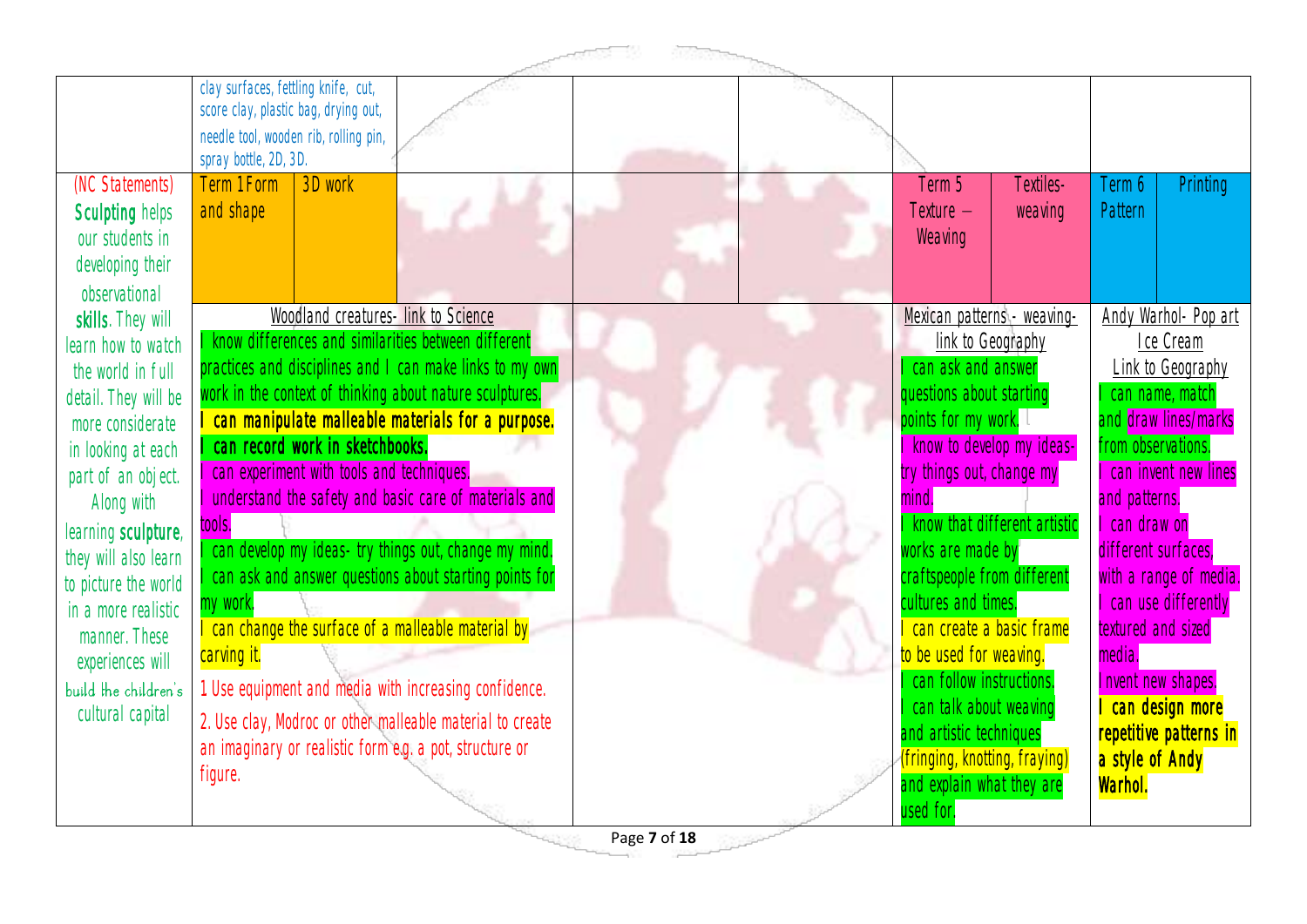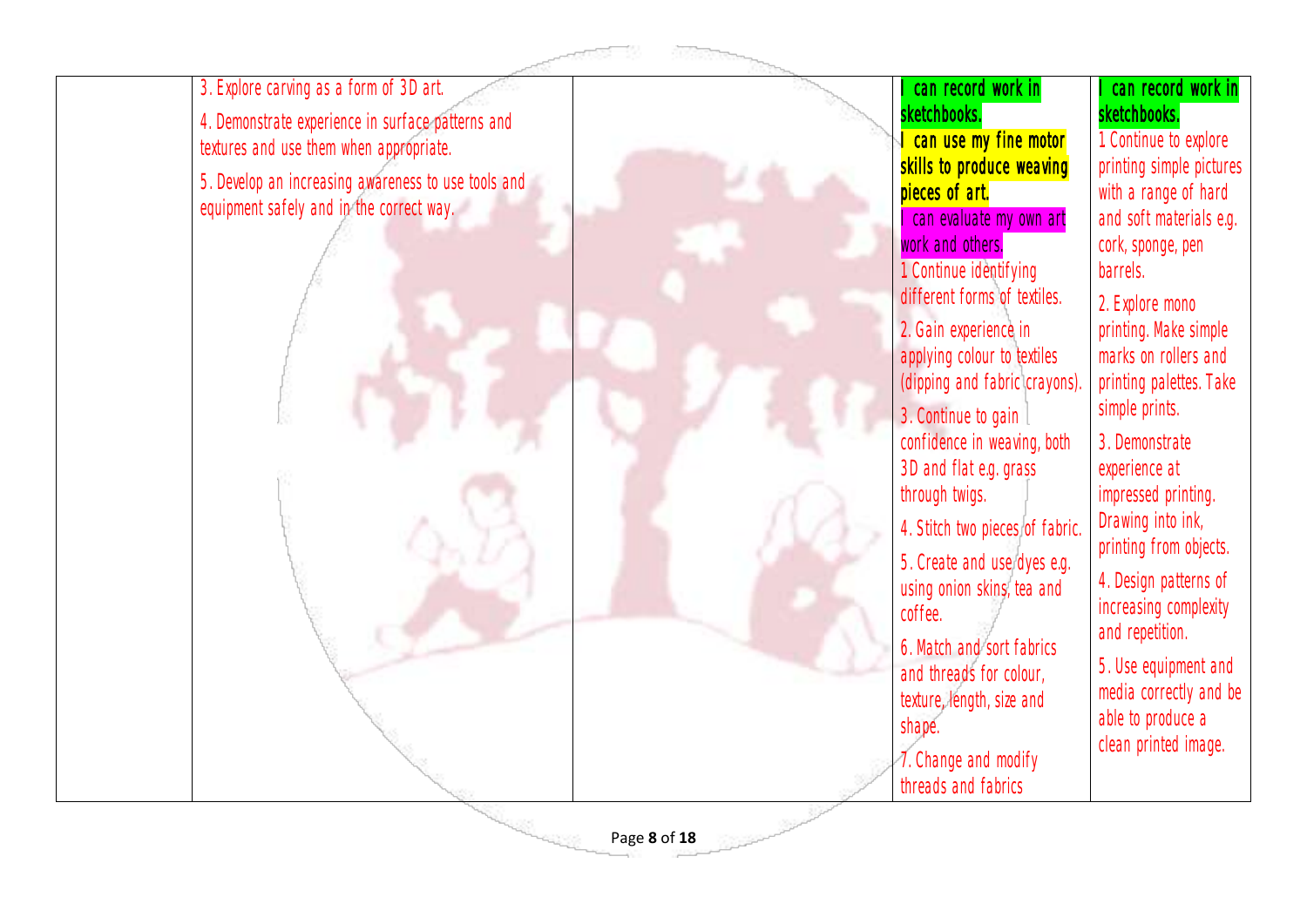|                                                                    |                                                                                                                                                                    |          |                                                                                                                                         |                                                                                                                                                                   | (knotting, fraying, fringing,<br>twisting, pulling threads,<br>plaiting) |                                                                                                                                                                                                                                                                                            | 6. Experiment with<br>overprinting motifs and<br>colour.      |                                                                                                     |
|--------------------------------------------------------------------|--------------------------------------------------------------------------------------------------------------------------------------------------------------------|----------|-----------------------------------------------------------------------------------------------------------------------------------------|-------------------------------------------------------------------------------------------------------------------------------------------------------------------|--------------------------------------------------------------------------|--------------------------------------------------------------------------------------------------------------------------------------------------------------------------------------------------------------------------------------------------------------------------------------------|---------------------------------------------------------------|-----------------------------------------------------------------------------------------------------|
| Year 3                                                             | Autumn <sup>1</sup>                                                                                                                                                | Autumn 2 | Spring 1                                                                                                                                | Spring 2                                                                                                                                                          |                                                                          |                                                                                                                                                                                                                                                                                            | Summer 1                                                      | Summer 2                                                                                            |
| Links to Prior<br>Learning                                         | Year 2 Term 6                                                                                                                                                      |          | Term 6<br>Year 1                                                                                                                        |                                                                                                                                                                   |                                                                          | Year 1 Term 1                                                                                                                                                                                                                                                                              |                                                               |                                                                                                     |
| Vocabulary                                                         | Pattern, Symmetry, Hindu,<br>Observation, Annotate, Shapes,<br>Colours, Repetition, Rangoli, stencil<br>printing, sponges, templates,<br>stencils, scissors, tape  |          |                                                                                                                                         | Tone, Sketch, Cross<br><b>Hatching</b><br>Shadow, Hatching<br>Collage, Dark, Light,<br>Stippling, Shadow,<br>Silhouette, Torch, tearing,<br>overlapping, layering | Blending,                                                                | Climate, rainforest, vegetation,<br>tropical, species, animals, Amazon,<br>ecosystem, South America, Brazil,<br>annatto seeds,<br>Tribe, Yawanawa, Eden project,<br>climate, colours, painting,<br>paintbrushes, realistic, proportion,<br>vertical, horizontal, symmetry,<br>central line |                                                               |                                                                                                     |
| (NC Statements)<br>Making<br>a collage helps<br>our children build | <b>Printing</b><br>Term 1<br>Pattern                                                                                                                               |          |                                                                                                                                         | Term 4<br>Tone                                                                                                                                                    | Tone<br>Collage                                                          | Term 5<br>Colour                                                                                                                                                                                                                                                                           | Painting                                                      |                                                                                                     |
| fine motor skills.<br>It's also a fun<br>way for all               | Patterns and printing, Hindu patterns<br>I can record observations in sketchbooks.<br>can create repeating patterns.<br>can create symmetrical Hindu patterns.     |          | Shadows and silhouettes- link to Science Light<br>can experiment with different grades of pencil<br>to draw different forms and shapes. |                                                                                                                                                                   |                                                                          |                                                                                                                                                                                                                                                                                            | Science/Geography<br>I can draw and paint rainforest animals. | John Dyer, Animal pictures/patterns, Link to<br>I know that animals can be separated into shapes to |
| children to<br>encourage their<br>awareness of                     | I can apply a simple use of pattern in a drawing.<br>I can experiment with different effects (colour).<br>I can explore the purpose of art in a different culture. |          | can experiment with different grades of pencil<br>to create lines and marks.<br>can select and record in sketchbooks from               |                                                                                                                                                                   |                                                                          | make them easier to draw.                                                                                                                                                                                                                                                                  | I can experiment with face-painting designs.                  | I can follow step-by-step instructions to draw cartoon                                              |
| colour and texture.<br>At Chiltern we also<br>encourage            | 1. Continue to explore relief printing and mono printing.<br>2. Print simple pictures using different printing techniques.                                         |          | first-hand observation, experience, and<br>imagination, and explore ideas for different                                                 |                                                                                                                                                                   |                                                                          | animals.                                                                                                                                                                                                                                                                                   | can draw and paint from observation.                          |                                                                                                     |
| discussions about                                                  |                                                                                                                                                                    |          | purposes.                                                                                                                               |                                                                                                                                                                   |                                                                          | draw animals.                                                                                                                                                                                                                                                                              |                                                               | I can learn and refine techniques to observe and                                                    |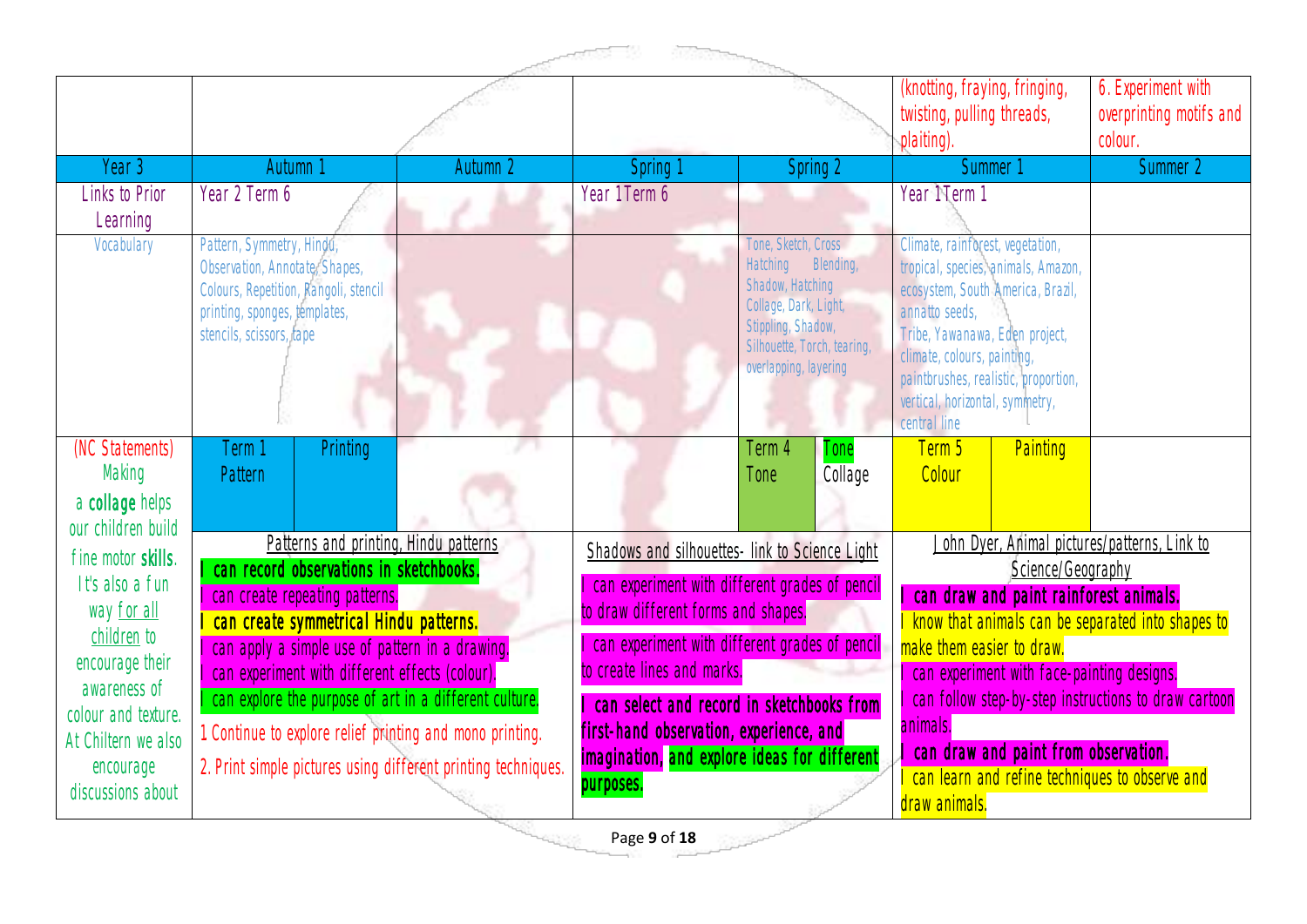| their end projects, | 3. Begin to demonstrate experience in three-colour         | can use a range of collage techniques             | can mix colour, tints and shades with increasing                             |
|---------------------|------------------------------------------------------------|---------------------------------------------------|------------------------------------------------------------------------------|
| it helps their      | printing.                                                  | such as tearing, overlapping and layering to      | confidence.                                                                  |
| language            | 4. Experiment with overprinting motifs using two colours.  | create image and represent textures.              | can begin exploring complimentary colours.                                   |
| development too.    | 5. Start to combine prints taken from different objects to | Drawing:                                          | know where each of the primary and secondary                                 |
|                     | produce an end piece.                                      | Develop intricate patterns and marks with a       | colours sits on the colour wheel.<br>can replicate the artwork of John Dyer. |
|                     | 6. Explore the work of a range of artists, craft makers    | variety of media.                                 | can evaluate my artwork and the artwork of                                   |
|                     | and designers, describing the differences and similarities | 2. Use different grades of pencil shade to show   | others, saying what I think and feel about it.                               |
|                     | between different practices and making links to their own  | different tones.                                  | Demonstrate increasing control with the types of                             |
|                     | work.                                                      | 3. Create textures and patterns with a wide       | marks made.                                                                  |
|                     |                                                            | range of drawing implements.                      | 2. Experiment with different effects and textures:                           |
|                     |                                                            | 4. Begin to show an awareness of objects having   | blocking in colour, washes, thickened paint and textural                     |
|                     |                                                            | a third dimension and perspective.                | effects.                                                                     |
|                     |                                                            | 5. Use their sketch books to produce a final      | 3. Use a range of brushes to create different effects.                       |
|                     |                                                            | piece of work.                                    | 4. Use light and dark within painting and begin to                           |
|                     |                                                            | 6. Write an explanation of their sketch in notes. | explore complimentary colours.                                               |
|                     |                                                            | Collage:                                          | 4. Mix colour, tints and shades with increasing                              |
|                     |                                                            | 7. Experiment with a range of collage techniques  | confidence.                                                                  |
|                     |                                                            | such as tearing, overlapping and layering to      | 5. Know where each of the primary and secondary                              |
|                     |                                                            | create texture.                                   | colours sits on the colour wheel.                                            |
|                     |                                                            | 8. Cut materials and shapes with developing       |                                                                              |
|                     |                                                            | accuracy.                                         |                                                                              |
|                     |                                                            | 9. Experiment using different colours.            |                                                                              |
|                     |                                                            | 10. Begin creating and experimenting with         |                                                                              |
|                     |                                                            | mosaic.                                           |                                                                              |
|                     |                                                            | Page 10 of 18                                     |                                                                              |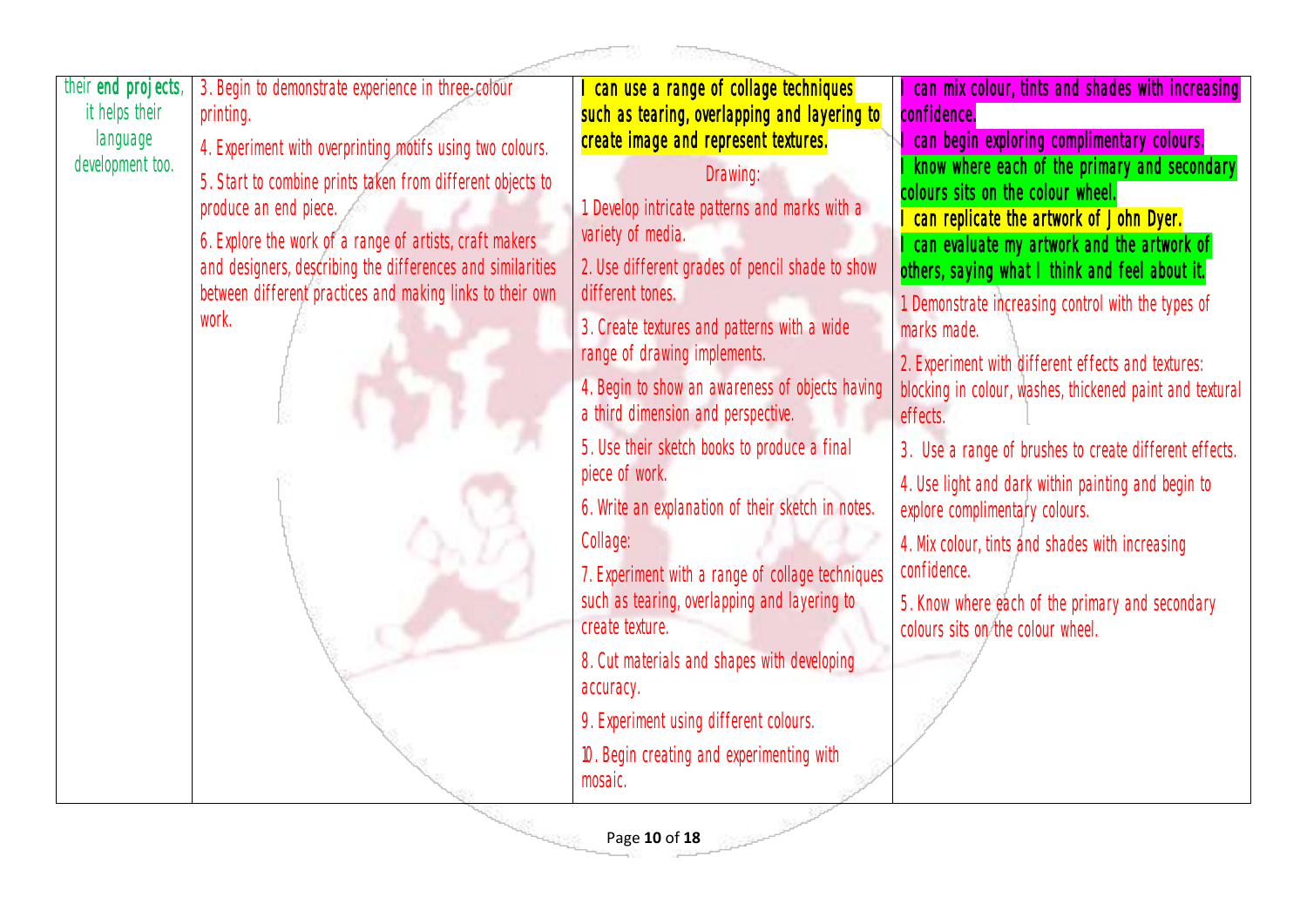| Year 4                | Autumn 1                                        |                          |                           | Autumn 2                  | Spring 1 | Spring 2 | <b>Summer</b>                                   | Summer 2        |
|-----------------------|-------------------------------------------------|--------------------------|---------------------------|---------------------------|----------|----------|-------------------------------------------------|-----------------|
| <b>Links to Prior</b> | Year 2 Term 1                                   |                          | Year 1 Term 3             |                           |          |          | Year 2 Term 5                                   |                 |
| Learning              |                                                 |                          |                           |                           |          |          |                                                 |                 |
| Vocabulary            | Vikings, Artefacts, Snake                       |                          | Picasso, abstract,        |                           |          |          | Design, execution, sewing,                      |                 |
|                       | head, horse head, dragon,                       |                          | drawing, pressure,        |                           |          |          | running stitch, basting, stitch,                |                 |
|                       | head, knots and patterns,                       |                          | thickness, line, font,    |                           |          |          | backstitch, invisible stitch,                   |                 |
|                       | sketch, proportion, shading,                    |                          | effect, emotion, shape,   |                           |          |          | slip stitch, overcast stitch,                   |                 |
|                       | outline, technique, air-dried                   |                          | colour, technique,        |                           |          |          | catch stitch, knot, thread,                     |                 |
|                       | clay, pottery: earthenware,                     |                          | perspective, reflection,  |                           |          |          | needle, loop, push, pull,                       |                 |
|                       | stoneware, porcelain,                           |                          | tone                      |                           |          |          | embroidery                                      |                 |
|                       | ball clay, and fire clay                        |                          |                           |                           |          |          |                                                 |                 |
| (NC Statements)       | Term 1 Form                                     | 3D work                  | Term 2                    | <b>Drawing</b>            |          |          | Term 5 Texture                                  | Textiles-sewing |
| Chiltern school is a  | and shape                                       |                          | Line                      |                           |          |          |                                                 |                 |
| multicultural         |                                                 | Viking longboat- link to |                           | Picasso- Abstract picture |          |          | Penny-farthing                                  |                 |
| school with many      |                                                 | History                  |                           | Link to History           |          |          | Design and sew- link to History                 |                 |
| languages spoken      | can describe some of the                        |                          | can respond and           |                           |          |          | can thread a needle.                            |                 |
| on a daily basis.     | main features of Viking art.                    |                          | comment on different      |                           |          |          | can sew a straight stitch.                      |                 |
| <b>Textiles and</b>   | can describe particular                         |                          | pieces of artwork.        |                           |          |          | can design a decoration and                     |                 |
| printing skills       | works of Viking art in detail,                  |                          | I can identify emotions   |                           |          |          | sew it.                                         |                 |
| allow us to create    | explaining what I think of                      |                          | feel, linked to a colour. |                           |          |          | know how to use the batik technique to create a |                 |
| our own identities    | different works.                                |                          | can use colour and        |                           |          |          | pattern.                                        |                 |
| and celebrate         | can describe some of the                        |                          | shape to illustrate       |                           |          |          | know how to use language appropriate to skill   |                 |
| those of others.      | ways in which Viking art                        |                          | emotions.                 |                           |          |          | and technique.                                  |                 |
| These play            | changed over time.<br>I can discuss and comment |                          |                           | can comment on an         |          |          | can create a pattern and sew it.                |                 |
| an important          |                                                 |                          | artist's work.            |                           |          |          | can secure the thread with two small stitches.  |                 |
| role in the culture   | on examples of animals in                       |                          | can use abstract          |                           |          |          | 1. Plan a design and execute it.                |                 |
| of our school life.   | Viking art.                                     |                          | techniques influenced     |                           |          |          |                                                 |                 |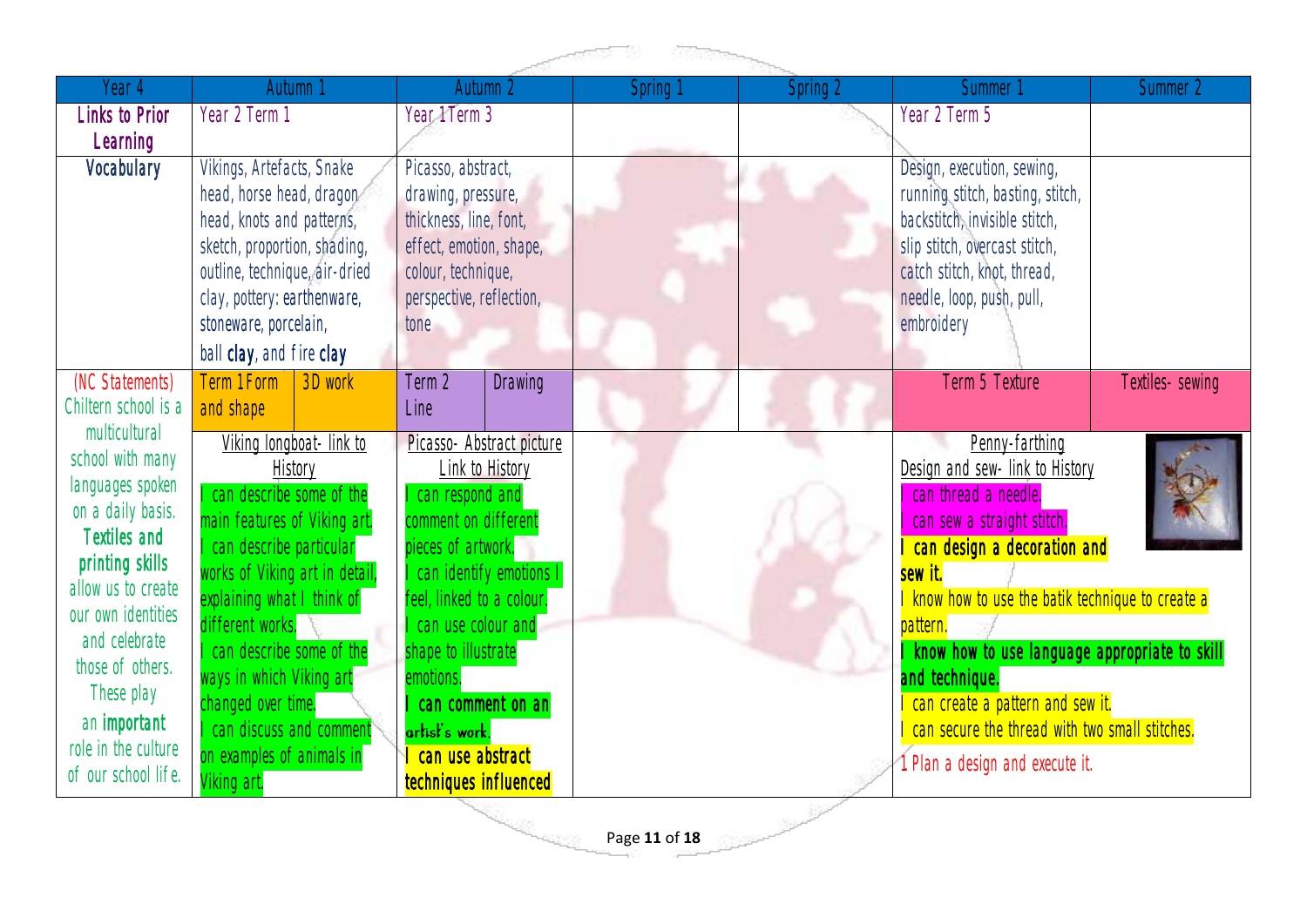|                                   |                                                            |                                                        | action 12<br><b>References</b> |                                                                          |
|-----------------------------------|------------------------------------------------------------|--------------------------------------------------------|--------------------------------|--------------------------------------------------------------------------|
| One of                            | can incorporate Viking knots                               | by an artist and create                                |                                | 2. Become confident in applying colour with tie dye by                   |
| the <b>main</b> reasons           | and patterns into a picture of                             | own artwork.                                           |                                | creating and using own dyes.                                             |
| children at Chiltern              | a Viking animal.                                           | I can use different                                    |                                | 3. Change and modify threads and fabrics.                                |
| love to work                      | can model and add                                          | pressures and overlaps to                              |                                | 4. Use a technique as a basis for stitch embroidery.                     |
| with <b>textiles</b> is the       | features to a basic animal                                 | create a desired effect.                               |                                |                                                                          |
| very tactile nature               | shape to create effects                                    | I can explore how artists                              |                                | 5. Apply decoration using needle and thread e.g.<br>buttons and sequins. |
| of the process                    | using types of clay.                                       | use colour to express                                  |                                |                                                                          |
| (mixing colours,                  | can assess my own work<br>and state what I think and       | themselves in their art:<br>opportunities to represent |                                | 6. Use resist paste and batik with the use of one                        |
| setting up the                    | feel about it.                                             | figures and movement                                   |                                | colour.                                                                  |
| resources etc.)<br>We always take | I know how to slip the air-                                | by making marks and                                    |                                | 7. Use language appropriate to skill and technique.                      |
| steps to provide                  | dried clay, create texture                                 | lines.                                                 |                                |                                                                          |
| opportunities for                 | with clay tools and make a                                 | 1. Develop techniques to                               |                                |                                                                          |
| <b>EAL/SEN children</b>           | scale model (maquette) out                                 | create intricate patterns,                             |                                |                                                                          |
| to develop and use                | of clay.                                                   | marks and lines using a                                |                                |                                                                          |
| ART vocabulary                    | 1. Work in a safe, organised                               | growing range of media.                                |                                |                                                                          |
| language in play                  | way, caring for equipment.                                 | 2. Use these techniques                                |                                |                                                                          |
| and learning,                     | 2. Make a slip to join two                                 | to develop texture and                                 |                                |                                                                          |
| experimenting with                | pieces of clay.                                            | tone.                                                  |                                |                                                                          |
| different ART                     | 3. Secure work to continue at                              | 3. Organise line, tone,                                |                                |                                                                          |
| resources.                        | a later date.                                              | shape and colour to                                    |                                |                                                                          |
|                                   | 4. Decorate, coil and produce                              | represent figures and                                  |                                |                                                                          |
|                                   | marquettes confidently.                                    | forms in movement.                                     |                                |                                                                          |
|                                   |                                                            | 4. Have opportunities to                               |                                |                                                                          |
|                                   | 5. Gain more experience in<br>carving as a form of 3D art. | develop further drawings                               |                                |                                                                          |
|                                   |                                                            | featuring the third                                    |                                |                                                                          |
|                                   |                                                            |                                                        |                                |                                                                          |

Page **12** of **18**

<sup>ma</sup>ruggi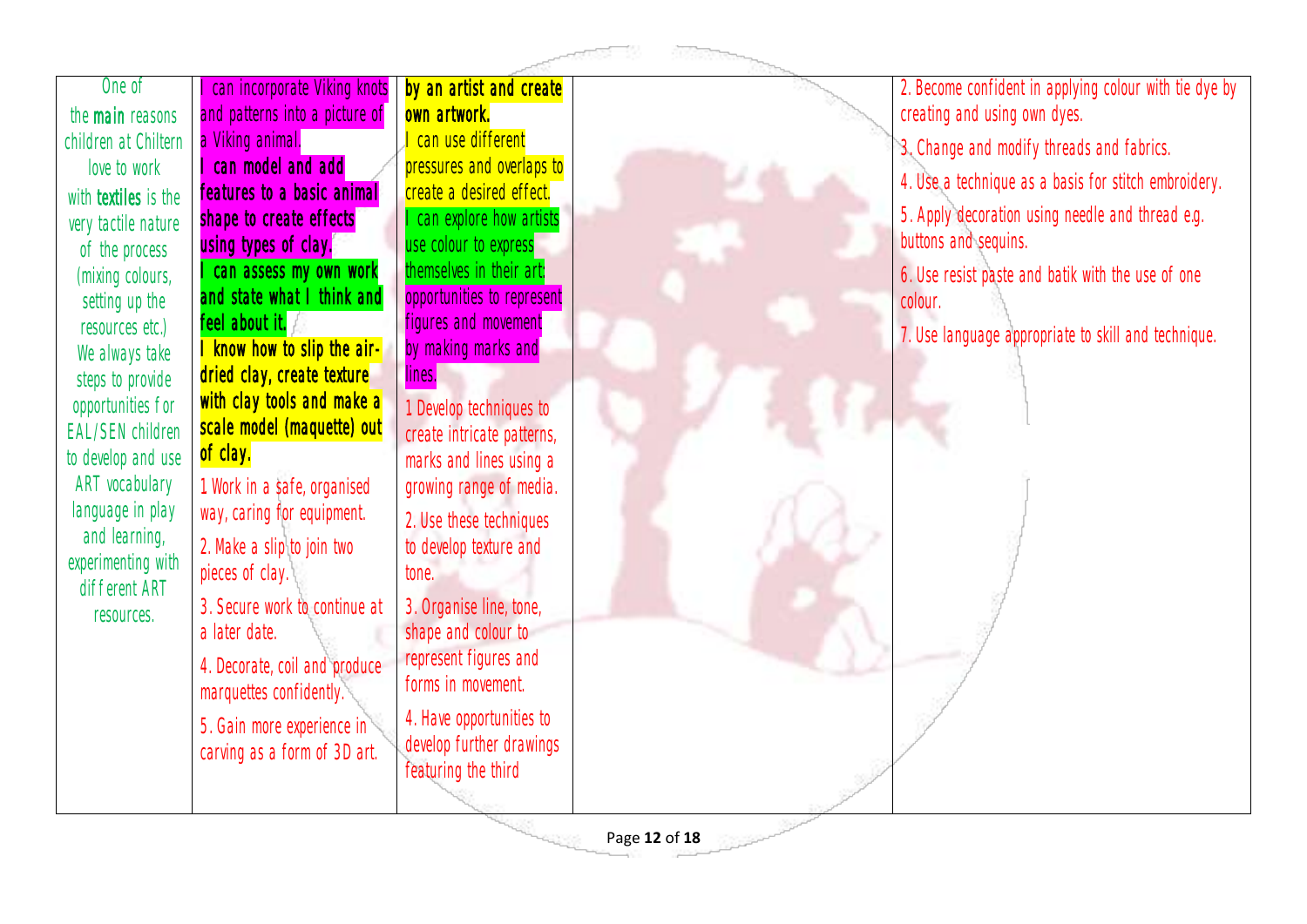|                    | 6. Use recycled, natural and    | dimension and                                   |                                                              |                                                                                |                                       |
|--------------------|---------------------------------|-------------------------------------------------|--------------------------------------------------------------|--------------------------------------------------------------------------------|---------------------------------------|
|                    | man-made materials to create    | perspective.                                    |                                                              |                                                                                |                                       |
|                    | sculptures.                     | 5. Show reflections.                            |                                                              |                                                                                |                                       |
|                    | 7. Model over an armature       | 6. Show facial                                  |                                                              |                                                                                |                                       |
|                    | (newspaper frame for            | expressions and body                            |                                                              |                                                                                |                                       |
|                    | Modroc).                        | language in their                               |                                                              |                                                                                |                                       |
|                    | 8. Continue to use language     | sketches.                                       |                                                              |                                                                                |                                       |
|                    | appropriate to skill and        |                                                 |                                                              |                                                                                |                                       |
|                    | technique.                      |                                                 |                                                              |                                                                                |                                       |
|                    | 9. Show an awareness of the     |                                                 |                                                              |                                                                                |                                       |
|                    | effect of time upon sculptures. |                                                 |                                                              |                                                                                |                                       |
| Year 5             | Autumn 1                        | Autumn 2                                        | Spring 1                                                     | Summer 1                                                                       | Summer 2                              |
| Links to Prior     |                                 | Year 2 Term 1                                   | Year 1 Term 1                                                |                                                                                | Year 2 Term 6                         |
| Learning           |                                 | Year 4 Term 1                                   | Year 3 Term 6                                                |                                                                                | Year 3 Term 1                         |
| Vocabulary         |                                 | Greek theatre, mask,                            | Landscape, still-life,                                       |                                                                                | Islamic art, pattern,                 |
|                    |                                 | style, features, colours,                       | abstract, form, content,                                     |                                                                                | shape, symmetry.                      |
|                    |                                 | entertainment, genre,                           | mood, atmosphere,                                            |                                                                                | significance, faith,                  |
|                    |                                 | comedy, tragedy,<br>emotions, modelling skills, | distorted, contrasting,<br>harmonious, primary,              |                                                                                | mosque, Muslim,                       |
|                    |                                 | process, evaluate, reflect,                     | secondary, tertiary                                          |                                                                                | geometrical patterns,<br>calligraphy, |
|                    |                                 | coverage, detail                                | colours                                                      |                                                                                |                                       |
| (NC Statements)    |                                 | Term 2<br>3D work-                              | Painting<br>Term 3                                           |                                                                                | Printing<br>Term 6                    |
| To excel in art,   |                                 | Modroc<br>Form and                              | Colour                                                       |                                                                                | Pattern                               |
| children need to   |                                 | shape                                           |                                                              |                                                                                |                                       |
| understand the     |                                 |                                                 |                                                              |                                                                                |                                       |
| different types of |                                 | Ancient Greek mask for<br>the theatre-link to   | Hokusai mountains Great Wave off Kanagawa<br>- Hokusai 1820s | Islamic patterns-link to RE<br>I know why religious people sometimes choose to |                                       |
| materials and      |                                 | History                                         | - link to volcanoes- Geography                               | express their faith through the arts.                                          |                                       |
|                    |                                 |                                                 |                                                              |                                                                                |                                       |

Page **13** of **18**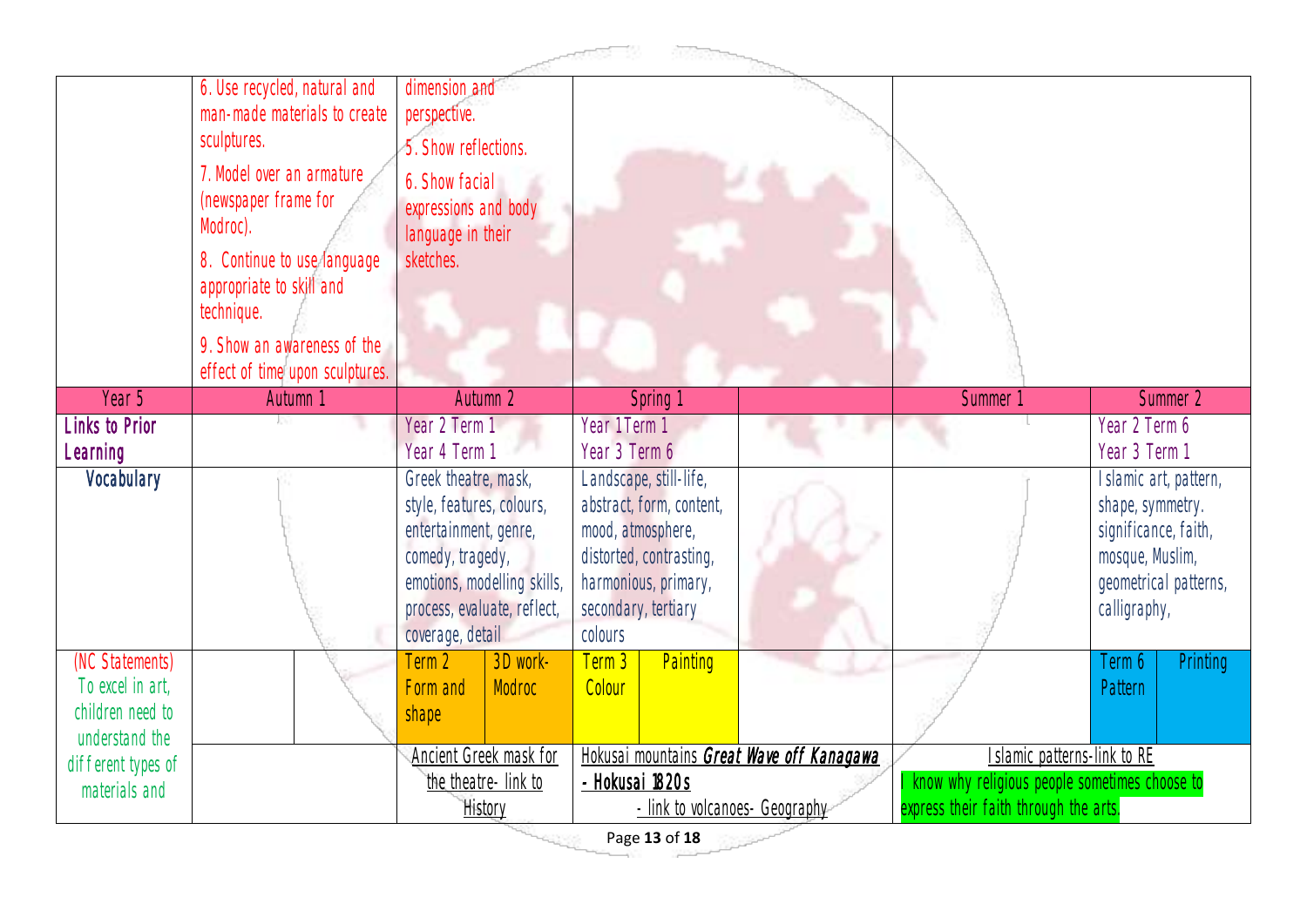

Page **14** of **18**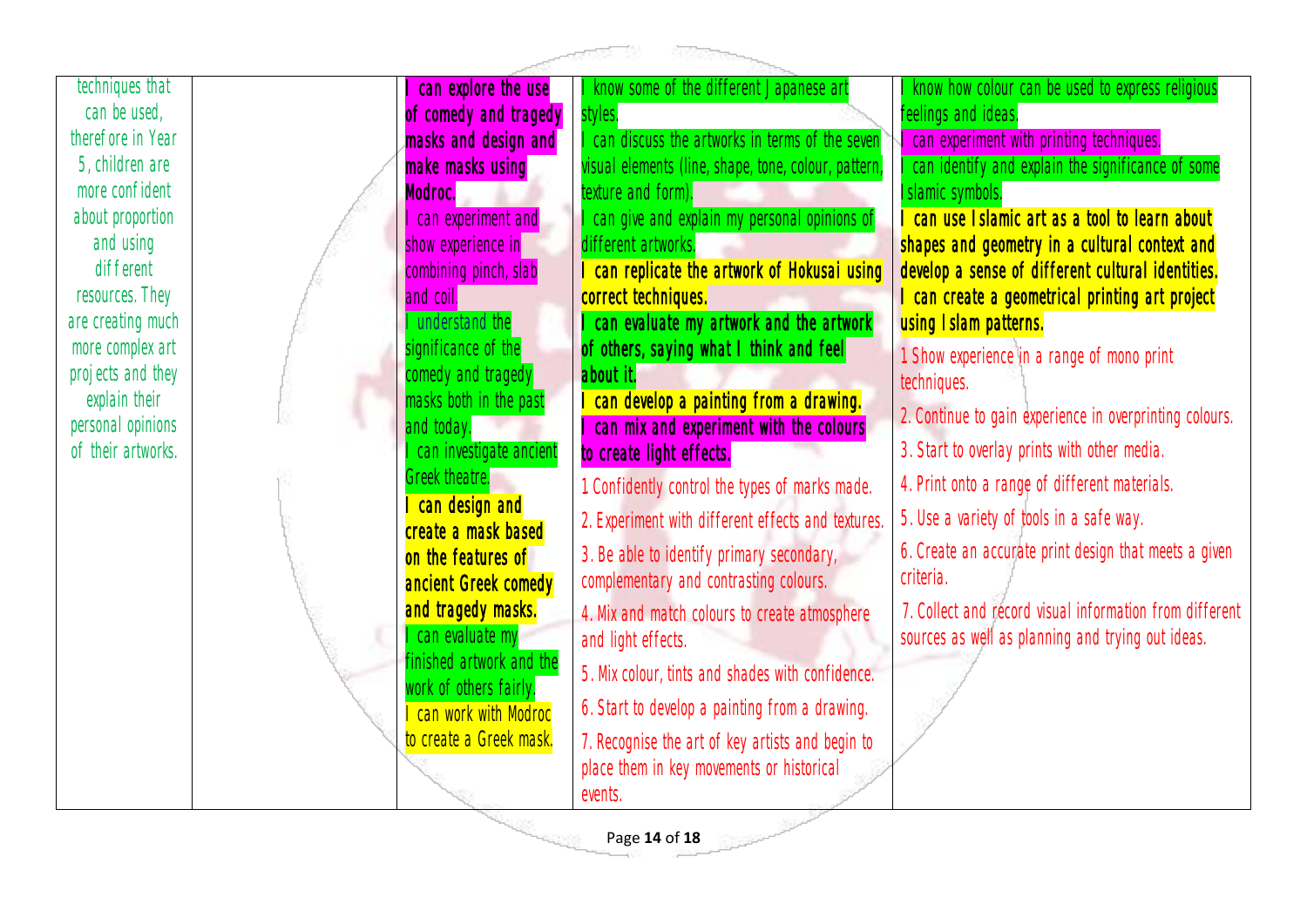

Page **15** of **18**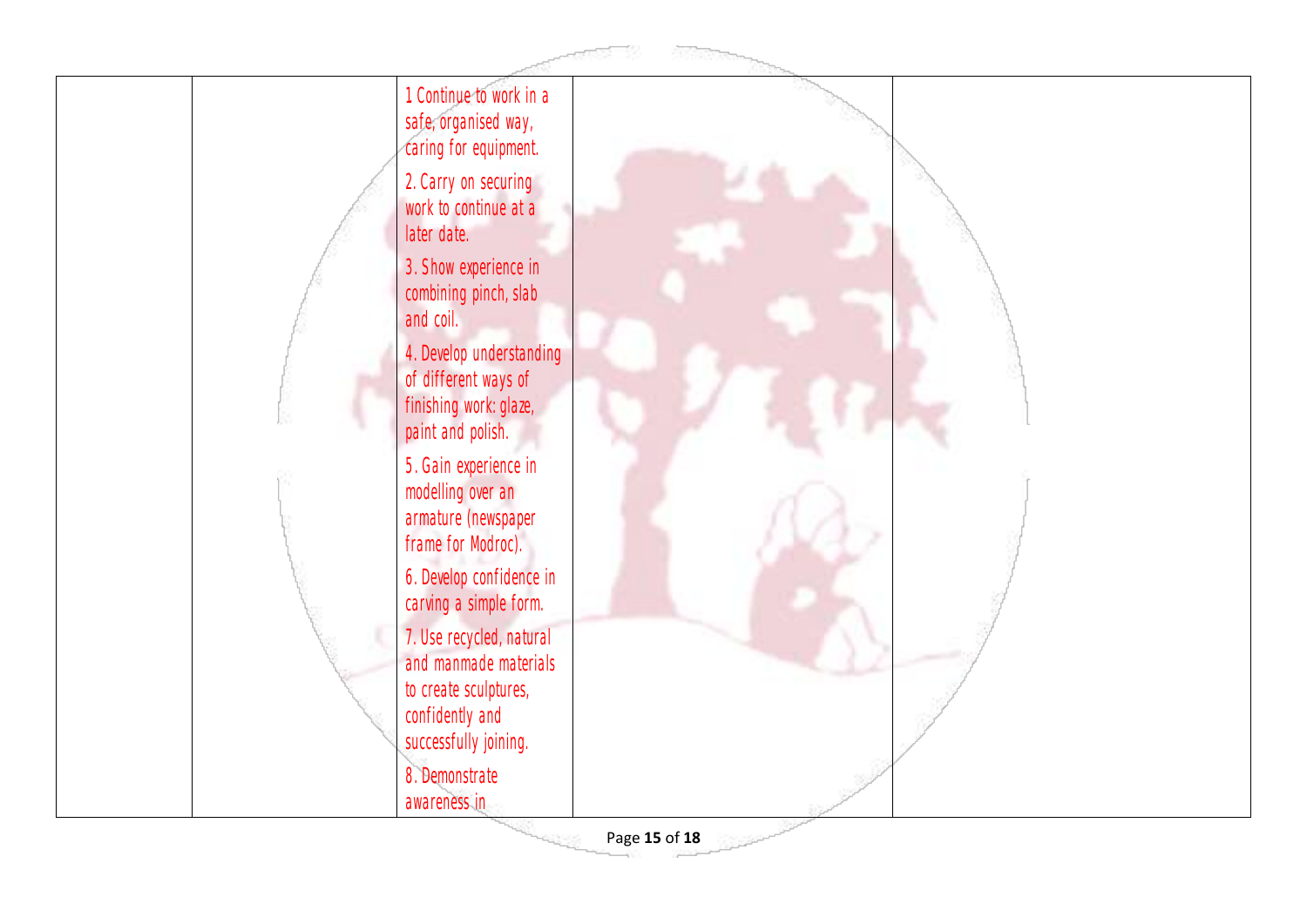|                      |                                                                           | environmental sculpture<br>and found object art.                         |                                                     |          |                                                                                 |                             |
|----------------------|---------------------------------------------------------------------------|--------------------------------------------------------------------------|-----------------------------------------------------|----------|---------------------------------------------------------------------------------|-----------------------------|
|                      |                                                                           | 9. Compare the style of<br>different approaches e.g.<br>Moore and Aztec. |                                                     |          |                                                                                 |                             |
| Year 6               | Autumn 1                                                                  | Autumn <sub>2</sub>                                                      | Spring 1                                            | Spring 2 | Summer 1                                                                        | Summer 2                    |
| Links to Prior       | Year 1 Term 6                                                             |                                                                          | Year 1 Term 6                                       |          | Year 2 Term 5                                                                   |                             |
| Learning             | Year 3 Term 4                                                             |                                                                          | Year 3 Term 4                                       |          | Year 4 Term 5                                                                   |                             |
|                      | Year 1 Term 1                                                             |                                                                          |                                                     |          |                                                                                 |                             |
|                      | Year 3 Term 5                                                             |                                                                          |                                                     |          |                                                                                 |                             |
| Vocabulary           | Visual information, natural, man-                                         |                                                                          | illusion, distance, perspective,                    |          | visual and tactile qualities, eg shiny, scaly                                   |                             |
|                      | made, rural, urban, viewfinder,                                           |                                                                          | depth, Jacques Rousseau,<br>vanishing point, depth, |          | drawing skills, eg outline, mark making<br>making skills, eg glueing, stitching |                             |
|                      | features, lines, proportions, focus,<br>viewpoint, line, pattern, colour, |                                                                          | interior, exterior                                  |          | composition, eg arrangement of shapes, colours, lines, background,              |                             |
|                      | Turner, Gainsborough, Constable,                                          |                                                                          | vanishing point, realistic, lines,                  |          | foreground                                                                      |                             |
|                      | Monet, Corot, Dali, Baum, vigorous,                                       |                                                                          | guides, perspective,<br>foreshortening, illusion,   |          | Running stitch<br>Ladder stitch                                                 |                             |
|                      | strokes, Impressionist, Surrealist,                                       |                                                                          | triangle, technique, blivet,                        |          | Slip stitch                                                                     |                             |
|                      | Pointillism, traditional, perspective,                                    |                                                                          | gallows, Hogarth, impossible,                       |          | Catchstitch                                                                     |                             |
|                      | distance, recede, parallel, grid,<br>proportion, translate, horizontal,   |                                                                          | optical art/op art, geometric,                      |          | <b>Blanket stitch</b>                                                           |                             |
|                      | vertical                                                                  |                                                                          | complementary, pair of<br>compasses                 |          | Whipstitch<br>backstitch                                                        |                             |
| (NC Statements)      | Term 1 Tone                                                               |                                                                          | Drawing-<br>Term 3                                  |          | Term 5+6 Texture                                                                | <b>Embroidery Textiles+</b> |
| At Chiltern, Year 6  |                                                                           |                                                                          | perspective,<br>Tone                                |          |                                                                                 | Legacy                      |
| art projects will be | Charcoal/<br>Pastels                                                      |                                                                          | shading,                                            |          |                                                                                 |                             |
| more controlled      | Paint                                                                     |                                                                          | drawing                                             |          |                                                                                 |                             |
| and be more          | Landscape pictures                                                        |                                                                          | How do artists achieve depth in their drawing?-     |          | Who will remember us?                                                           |                             |
| intricate with a     | Monet, Turner, Baptiste, Camille, Dali, Paul Baum,                        |                                                                          | Optical art                                         |          | can design, on graph paper, my value as a word                                  |                             |
| higher attention to  | Gainsborough- How do artists achieve perspective and                      |                                                                          | I can explore how artists create perspective in     |          | and an image, as well as my signature.                                          |                             |
| detail. The children | realism?                                                                  |                                                                          | their work.                                         |          | can transfer my design onto fabric.                                             |                             |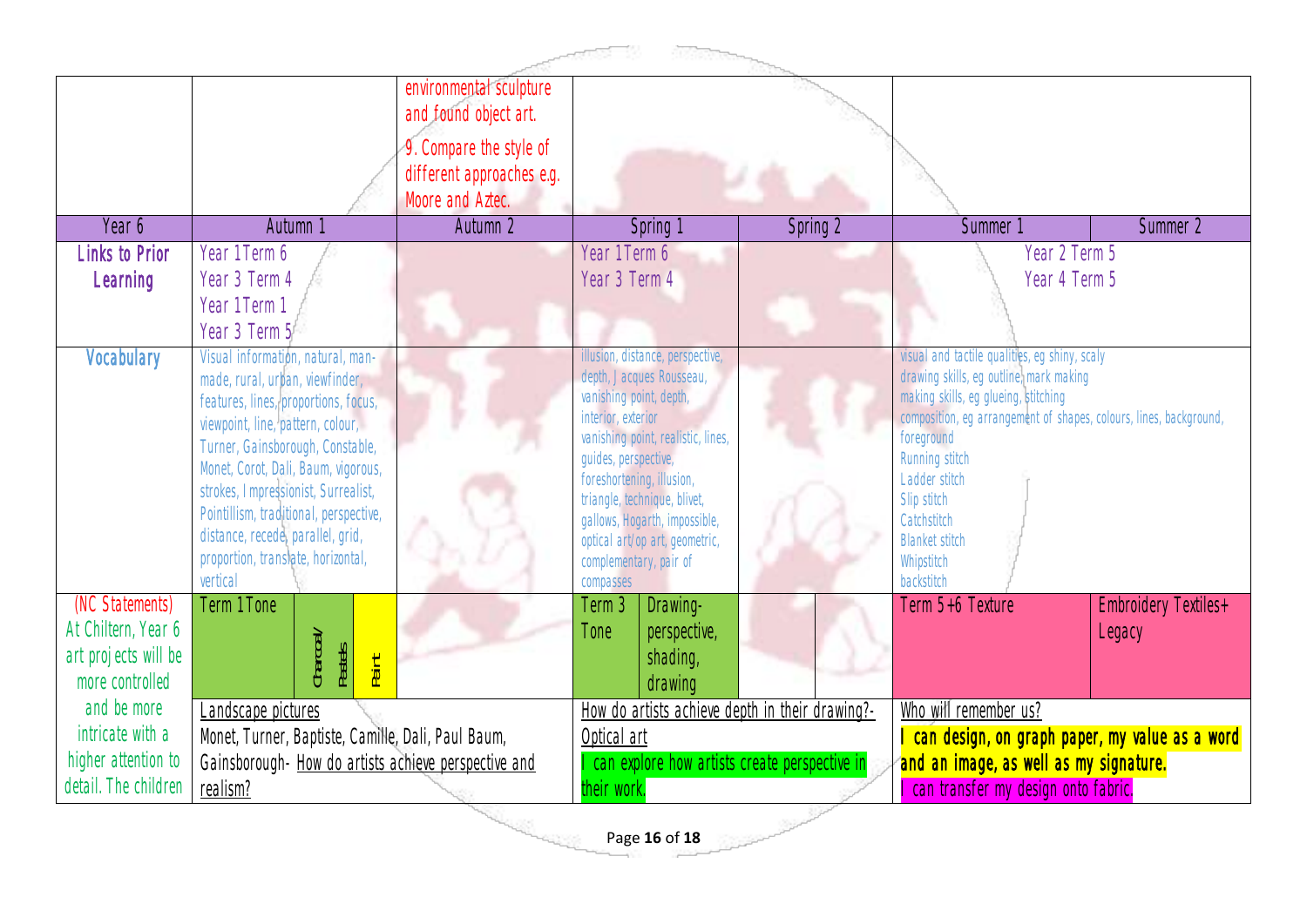|                     |                                                                                              | - 1,000,000                                                      |                                                       |
|---------------------|----------------------------------------------------------------------------------------------|------------------------------------------------------------------|-------------------------------------------------------|
| will be experts and | can record from first-hand experience of the                                                 | can use perspective to create realistic                          | can use backstitch to outline my design.              |
| will demonstrate    | environment.                                                                                 | interiors.                                                       | can use cross- stitch to fill in my outlined images.  |
| high-               | can record a variety of features in landscapes and/or                                        | can explore how artists use foreshortening                       | can use chain stitch to fill in my signatures.        |
| quality artwork.    | buildings.                                                                                   | to give perspective.                                             | I can use blanket stitch to edge my binca.            |
| The children will   | can record aspects of the environment showing                                                | I can explore how artists use trompe l'oeil                      | can create a legacy for my school place.              |
| be engaged,         | understanding of relative size, distance, shape and texture.                                 | to create illusions.                                             | can recognise different forms of textiles and express |
| inspired and will   | can compare ideas, approaches and methods in the                                             | I can explore how artists create illusions by                    | appropriate opinions on them, skills and techniques.  |
| challenge           | work of a variety of artists.                                                                | playing with perspective.                                        |                                                       |
| themselves.         | can identify and use ways in which artists use                                               | can explore and create optical art.                              | 1. Use a number of different stitches creatively to   |
|                     | perspective to manipulate a flat surface.                                                    | can explain why they have combined different                     | produce different patterns and textures.              |
|                     | can recreate images accurately, focusing on                                                  | ools to create their drawings.                                   | 2. Design, plan and decorate a fabric piece.          |
|                     | composition, scale and proportion.<br>can identify ways of using the visual information they | 1. Draw for a sustained period of time over a                    | 3. Use different grades of threads and needles.       |
|                     | have gathered to inform the planning of a piece of                                           | number of sessions working on one piece.                         |                                                       |
|                     | landscape art.                                                                               | 2. Use different techniques for different                        | 4. Work in 2D and 3D as required.                     |
|                     | can sketch my ideas, including perspective.                                                  | purposes.                                                        | 5. Recognise different forms of textiles and express  |
|                     | can mix colour, tints and shades with confidence,                                            | 3. Ensure sketches communicate emotions and a                    | opinions on them.                                     |
|                     | building on previous knowledge.                                                              | sense of self with accuracy and imagination.                     | 6. Use language appropriate to skill and technique.   |
|                     | can describe how I will recreate my designs on a larger                                      | 4. Have opportunities to develop further simple                  |                                                       |
|                     | scale.                                                                                       | perspective.                                                     |                                                       |
|                     | can develop a sketch into large composition that records                                     |                                                                  |                                                       |
|                     | my ideas about the environment.                                                              | 5. Develop an awareness of composition, scale<br>and proportion. |                                                       |
|                     | can use a variety of methods and approaches in my                                            |                                                                  |                                                       |
|                     | work.                                                                                        | 6. Explain why they have combined different                      |                                                       |
|                     | can use perspective effectively.                                                             | tools to create their drawings.                                  |                                                       |
|                     | Drawing:                                                                                     |                                                                  |                                                       |
|                     | 1. Draw for a sustained period of time over a number of                                      |                                                                  |                                                       |
|                     | sessions working on one piece.                                                               |                                                                  |                                                       |
|                     |                                                                                              |                                                                  |                                                       |

Page **17** of **18**